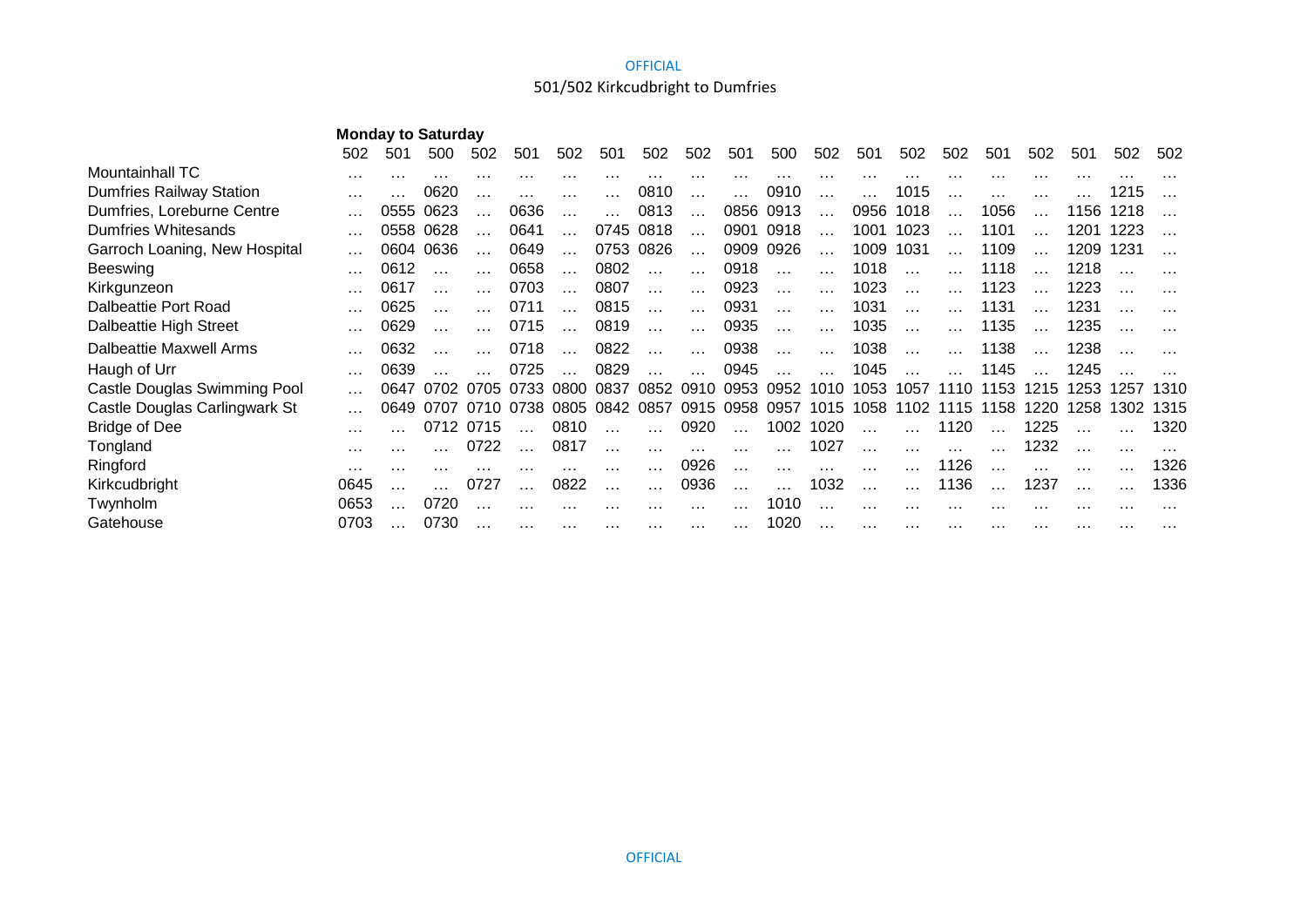# 501/502 Kirkcudbright to Dumfries

|                                 | 501  | 500  | 502   | 501  | 502  | 502      | 501  | 500             | 502      | 501      | 502       | 502      | 501       | 500      | 502       | 501  | 500                      | 501       | 501       |
|---------------------------------|------|------|-------|------|------|----------|------|-----------------|----------|----------|-----------|----------|-----------|----------|-----------|------|--------------------------|-----------|-----------|
| Mountainhall TC                 |      |      |       |      |      |          |      |                 |          |          |           |          |           |          | .         | .    |                          | 2020      |           |
| <b>Dumfries Railway Station</b> |      | 1305 |       |      | 1415 |          |      | 1525            | $\cdots$ | $\cdots$ | 1630      |          |           | 1715     |           |      | 2025                     |           |           |
| Dumfries, Loreburne Centre      | 1256 | 1308 |       | 1356 | 1418 |          | 1456 | 1528            | $\cdots$ | 1609     | 1633      |          | 1709      | 1718     |           | 1826 | 2028                     |           | 2326      |
| Dumfries Whitesands             | 1301 | 1313 |       | 1401 | 1423 | $\cdots$ |      | 1501 1533       | $\cdots$ |          | 1618 1638 | $\cdots$ | 1718      | 1723     | $\cdots$  | 1831 | 2033 2030                |           | 2331      |
| Garroch Loaning, New Hospital   | 1309 | 1321 |       | 1409 | 1431 | $\cdots$ | 1509 | 1541            | $\cdots$ |          | 1626 1646 | $\cdots$ | 1726 1731 |          | $\cdots$  | 1839 | 2041                     | 2038 2339 |           |
| Beeswing                        | 1318 |      |       | 1418 |      |          | 1518 |                 |          | 1635     |           |          | 1735      |          |           | 1848 |                          |           | 2047 2348 |
| Kirkgunzeon                     | 1323 |      |       | 1423 |      |          | 1523 |                 | $\cdots$ | 1640     |           |          | 1740      |          |           | 1853 |                          | 2052 2353 |           |
| Dalbeattie Port Road            | 1331 |      |       | 1431 |      |          | 1531 | $\sim$          |          | 1648     | $\ldots$  |          | 1748      | $\cdots$ |           | 1901 |                          | 2100      | -0001     |
| Dalbeattie High Street          | 1335 |      |       | 1435 |      |          | 1535 | $\sim$ . $\sim$ |          | 1652     | $\ldots$  |          | 1752      |          |           | 1905 |                          | 2104 0005 |           |
| Dalbeattie Maxwell Arms         | 1338 |      |       | 1438 |      |          | 1538 | $\cdots$        |          | 1655     | $\ldots$  |          | 1755      |          |           | 1908 |                          | 2107      | 0008      |
| Haugh of Urr                    | 1345 |      |       | 1445 |      |          | 1545 |                 |          | 1702     |           |          | 1802      |          |           | 1915 |                          |           | 2114 0015 |
| Castle Douglas Swimming Pool    | 1353 | 1347 | 1410. | 1453 | 1457 | 1510     | 1553 | 1607            | 1615     | 1710     | 1712      | 1714     | 1810      | 1757     | 1810      | 1923 | 2107                     | 2122      | -0023     |
| Castle Douglas Carlingwark St   | 1358 | 1352 | 1415  | 1458 | 1502 | 1515     | 1558 | 1612            | 1620     | 1715     | 1717      | 1719     | 1815      | 1802     |           |      | 1815 1928 2112 2127 0028 |           |           |
| <b>Bridge of Dee</b>            |      | 1357 | 1420  |      |      | 1520     |      | 1617            | 1625     |          |           | 1724     |           | 1807     |           |      | 1820 1933 2117 2132 0033 |           |           |
| Tongland                        |      |      | 1427  |      |      | $\cdots$ |      |                 | 1632     | $\cdots$ |           |          |           |          |           |      |                          |           |           |
| Ringford                        |      |      |       |      |      | 1526     |      |                 |          | $\cdots$ |           | 1730     |           | $\ldots$ | 1826      | 1939 |                          | 2138      | 0039      |
| Kirkcudbright                   |      |      | 1432  |      |      | 1536     |      |                 | 1637     | $\cdots$ |           | 1740     | $\cdots$  | .        | 1836      | 1949 |                          | 2148      | 0049      |
| Twynholm                        |      | 1405 |       |      |      |          |      | 1625            |          | $\cdots$ |           |          |           | 1815     |           |      | 2125                     |           | 0057      |
| Gatehouse                       |      | 1415 |       |      |      | $\cdots$ |      | 1635            | $\cdots$ | $\cdots$ | $\cdots$  | $\cdots$ | $\cdots$  | 1825     | $\ddotsc$ |      | 2135                     |           | 0107      |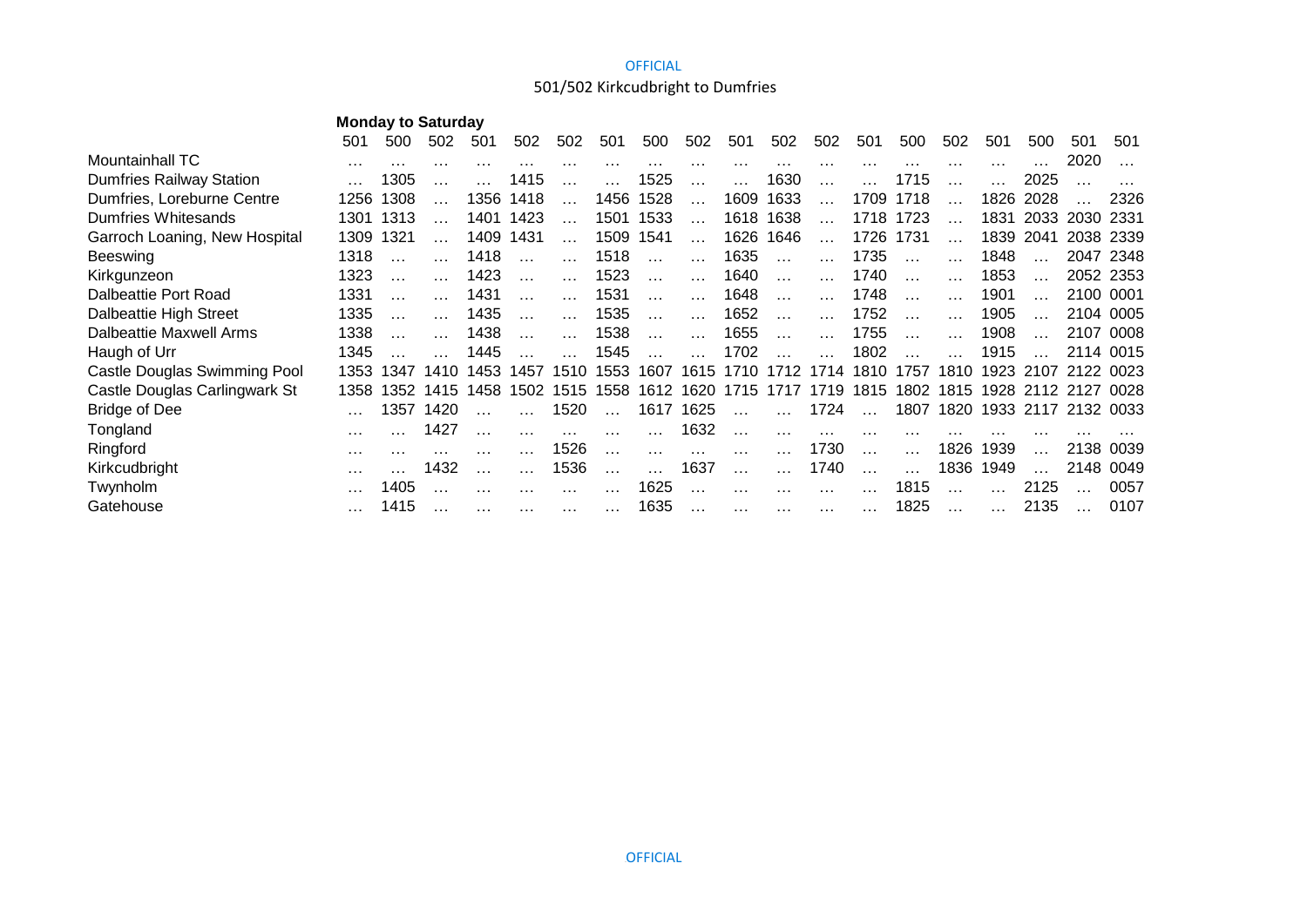# 501/502 Kirkcudbright to Dumfries

|                                 | Sunday |           |          |          |           |           |          |           |           |      |  |  |  |
|---------------------------------|--------|-----------|----------|----------|-----------|-----------|----------|-----------|-----------|------|--|--|--|
|                                 | 500    | 502       | 501      | 501      | 500       | 501       | 501      | 500       | 501       | 501  |  |  |  |
| <b>Mountainhall TC</b>          | .      | .         |          | $\cdots$ | .         | $\cdots$  | .        |           | .         | .    |  |  |  |
| <b>Dumfries Railway Station</b> | 0905   | 0915      |          |          | 1305      |           |          | 1715      |           |      |  |  |  |
| Dumfries, Loreburne Centre      | 0913   | 0918      |          | 1041     | 1313      | $\ddotsc$ | 1441     | 1723      | $\ddotsc$ | 1826 |  |  |  |
| Dumfries Whitesands             | 0920   | 0923      | $\cdots$ | 1045     | 1320      | $\cdots$  | 1445     | 1730      | $\ddotsc$ | 1830 |  |  |  |
| Garroch Loaning, New Hospital   | 0926   | 0929      |          | 1050     | 1325      | $\ddotsc$ | 1450     | 1735      | $\ddotsc$ | 1835 |  |  |  |
| Beeswing                        |        |           |          | 1058     |           |           | 1458     |           |           | 1843 |  |  |  |
| Kirkgunzeon                     | .      | .         |          | 1102     | $\ddotsc$ |           | 1502     | $\ddotsc$ |           | 1847 |  |  |  |
| Dalbeattie Port Road            |        | .         |          | 1110     | $\ddotsc$ | $\cdots$  | 1510     | $\ddotsc$ | $\ddotsc$ | 1855 |  |  |  |
| Dalbeattie High Street          |        | .         |          | 1114     | $\cdots$  |           | 1514     | $\ddotsc$ |           | 1859 |  |  |  |
| Dalbeattie Maxwell Arms         |        | .         |          | 1117     | $\ddotsc$ |           | 1517     | $\ddotsc$ |           | 1902 |  |  |  |
| Haugh of Urr                    | .      |           |          | 1126     |           |           | 1526     |           |           | 1911 |  |  |  |
| Castle Douglas Swimming Pool    | 0952   | 0952      | 0955     | 1137     | 1352 1410 |           | 1537     | 1753 1810 |           | 1922 |  |  |  |
| Castle Douglas Carlingwark St   | 0955   |           | 1000     | 1140     | 1355      | 1415      | 1540     | 1805      | 1815      | 1925 |  |  |  |
| <b>Bridge of Dee</b>            | 1000   | $\ddotsc$ | 1006     |          | 1146 1400 | 1421      | 1546     | 1810      | 1821      | 1931 |  |  |  |
| Tongland                        | .      |           | 1013     |          |           | 1428      | $\cdots$ | .         |           |      |  |  |  |
| Ringford                        | .      |           |          | 1152     |           |           | 1552     | $\ddotsc$ | 1830      | 1937 |  |  |  |
| Kirkcudbright                   | .      |           | 1018     | 1202     | $\sim$    | 1433      | 1602     | $\ddotsc$ | 1840      | 1947 |  |  |  |
| Twynholm                        | 1008   | .         |          |          | 1408      |           |          | 1818      |           |      |  |  |  |
| Gatehouse                       | 1020   | .         |          | $\cdots$ | 1420      |           |          | 1830      |           | .    |  |  |  |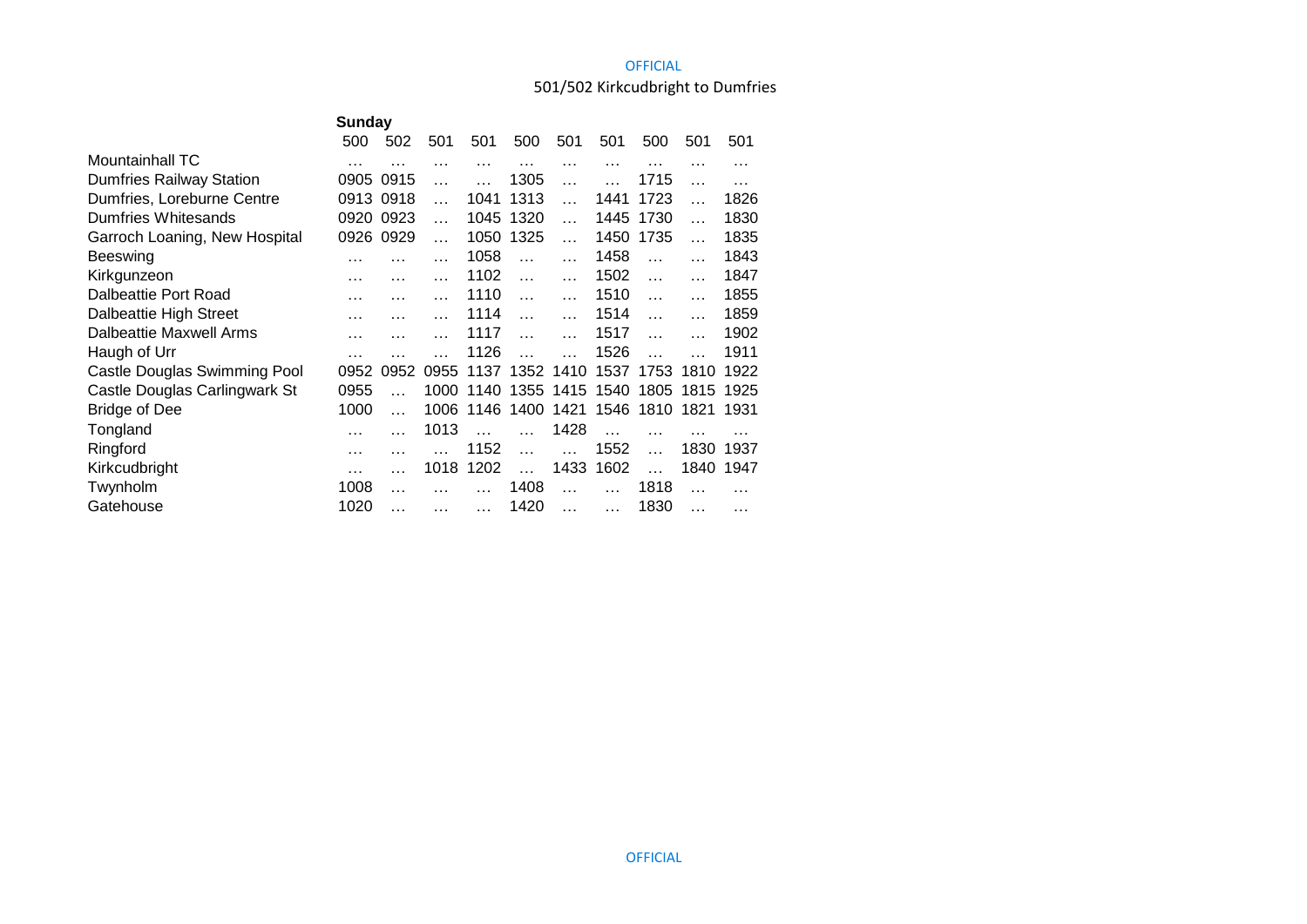# 501/502 Kirkcudbright to Dumfries

|                                 | 502  | 501            | 502  | 502       | 501            | 502       | 500                  | 501       | 502            | 502       | 501                  | 502       | 500           | 501       | 502            | 502      | 501      | 502  | 500  | 501      |
|---------------------------------|------|----------------|------|-----------|----------------|-----------|----------------------|-----------|----------------|-----------|----------------------|-----------|---------------|-----------|----------------|----------|----------|------|------|----------|
| Gatehouse                       |      |                | 0705 |           |                | $\cdots$  | 0742                 | $\cdots$  | $\cdots$       | $\cdots$  | $\cdots$             | $\cdots$  | 1022          | $\cdots$  | $\ldots$       | $\cdots$ | $\cdots$ |      | 1152 |          |
| Twynholm                        |      |                | 0715 |           |                |           | 0752                 | $\ddotsc$ | $\cdots$       | $\cdots$  | $\cdots$             | $\cdots$  | 1032          | $\cdots$  | $\cdots$       | $\cdots$ |          |      | 1202 |          |
| Kirkcudbright                   | 0625 |                | 0720 |           |                | 0730      | $\cdots$             | $\cdots$  | 0825           | $\cdots$  | $\cdots$             | 0945      | $\sim$ $\sim$ | $\cdots$  | 1040           | $\ldots$ |          | 1145 |      |          |
| Ringford                        |      | $\cdots$       |      |           |                | 0739      |                      | $\cdots$  | 0834           | $\cdots$  | $\cdots$             | $\cdots$  | $\cdots$      |           | 1049           |          |          |      |      |          |
| Tongland                        | 0632 |                | 0727 |           |                |           |                      |           |                | $\ddotsc$ |                      | 0952      | $\cdots$      | $\cdots$  |                |          |          | 1152 |      |          |
| <b>Bridge of Dee</b>            | 0640 |                | 0735 |           |                | 0747 0759 |                      |           | 0842           |           |                      | 1000      | 1039          |           | 1057           |          |          | 1200 | 1209 |          |
| Castle Douglas Carlingwark St   |      | 0645 0650 0740 |      |           | 0740 0740 0752 |           |                      |           | 0804 0845 0847 | 0858      |                      | 1000 1005 | 1044          |           | 1100 1102 1103 |          | 1200     | 1205 | 1214 | 1300     |
| Castle Douglas Swimming Pool    | 0650 | 0652           |      |           | 0745 0745 0757 |           | 0806                 |           | 0850 0852 0903 |           |                      | 1005 1010 | 1046          |           | 1105 1107      | 1108     | 1205     | 1210 | 1216 | 1305     |
| Haugh of Urr                    |      | 0700           |      |           | 0753           | $\cdots$  | $\cdots$             | 0858      | $\cdots$       | $\cdots$  | 1013                 | $\ddotsc$ |               | 1113      |                |          | 1213     |      |      | 1313     |
| Dalbeattie High Street          |      | 0707           |      |           | 0800           | $\cdots$  | $\cdots$             | 0905      | $\cdots$       | $\cdots$  | 1020                 | $\ddotsc$ |               | 1120      | $\cdot$        |          | 1220     |      |      | 1320     |
| Dalbeattie Port Road            |      | 0710           |      |           | 0803           | $\cdots$  | $\sim$ $\sim$ $\sim$ | 0908      | $\cdots$       | $\ddotsc$ | 1023                 | $\ddotsc$ | $\mathbf{1}$  | 1123      |                |          | 1223     |      |      | 1323     |
| Dalbeattie Opp Maxwell Arms     |      | 0714           |      |           | 0807           | .         | $\cdots$             | 0912      | $\cdots$       | $\ddotsc$ | 1027                 | $\ddotsc$ |               | 1127      |                |          | 1227     |      |      | 1327     |
| Kirkgunzeon                     |      | 0722           |      |           | 0815           | $\cdots$  | $\cdots$             | 0920      | $\cdots$       | $\ldots$  | 1035                 | $\ldots$  |               | 1135      | $\ldots$       |          | 1235     |      |      | 1335     |
| <b>Beeswing</b>                 |      | 0727           |      |           | 0820           |           |                      | 0925      | $\cdots$       |           | 1040                 |           |               | 1140      |                |          | 1240     |      |      | 1340     |
| Garroch Loaning, New Hospital   |      | 0736           |      | 0811      | 0829           |           | 0827                 | 0934      | $\ddotsc$      | 0929      | 1049                 | $\ldots$  |               | 1107 1149 |                | 1134     | 1249     |      | 1237 | 1349     |
| Dumfries, Buccleuch Street      |      |                |      | 0818 0837 |                | $\cdots$  |                      | 0833 0942 | $\ddotsc$      | 0936      | 1057                 | $\ddotsc$ | 1113 1157     |           | $\cdots$       | 1141     | 1257     |      | 1243 | 1357     |
| <b>Dumfries Railway Station</b> |      |                |      | 0824      | 0842           | $\cdots$  | 0838                 | $\ddotsc$ | $\cdots$       | 0942      | $\sim$ $\sim$ $\sim$ | $\ddotsc$ | 1118          | $\ldots$  |                | 1147     |          |      | 1248 |          |
| Dumfries, Loreburne Centre      |      |                |      |           | 0845           |           |                      | 0949      |                |           | 1104                 |           |               | 1204      |                |          | 1304     |      |      | 1404     |
| <b>Dumfries Whitesands</b>      |      | 0744           |      |           |                |           |                      |           |                | .         |                      |           |               |           |                |          |          |      | .    | $\cdots$ |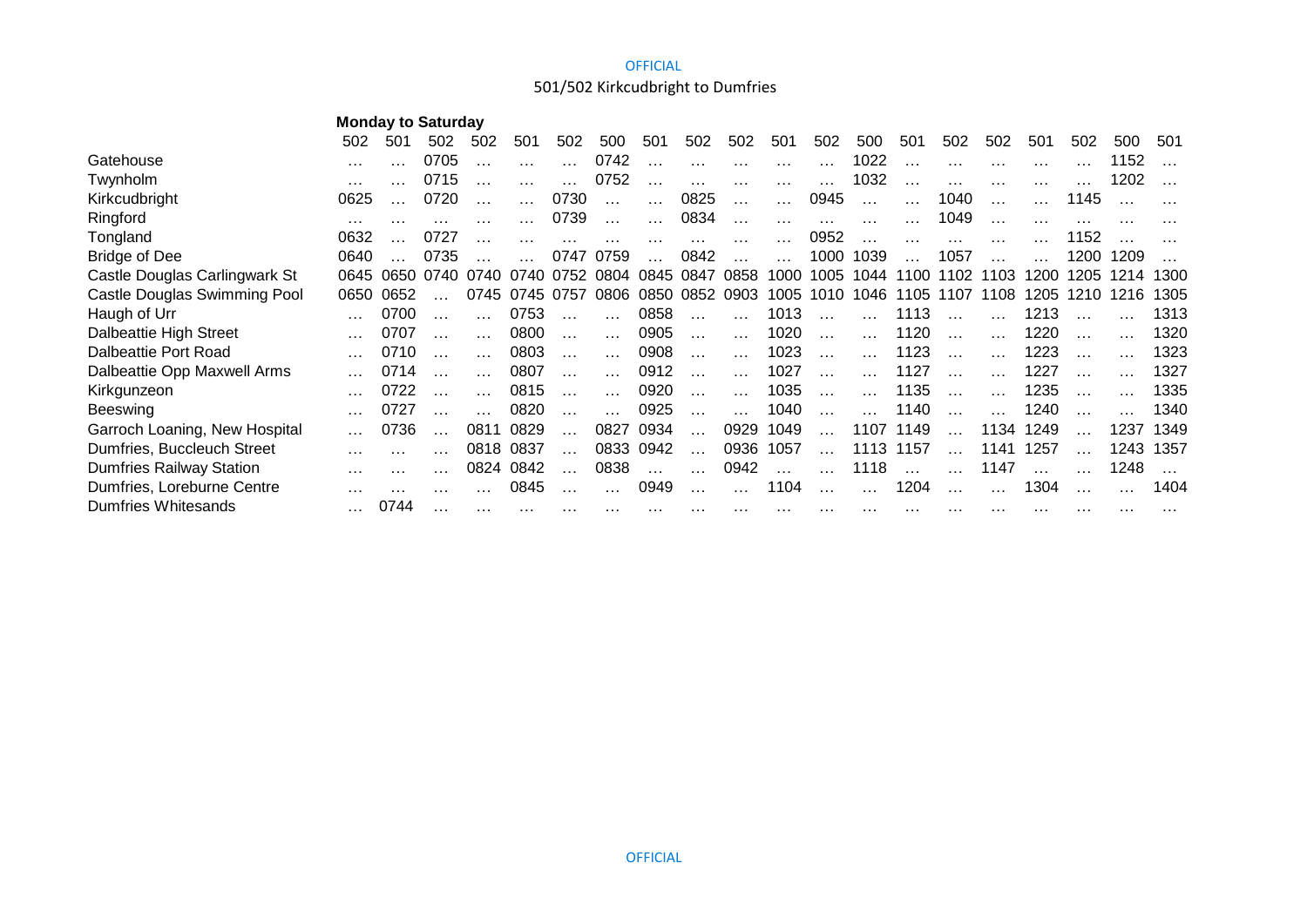# 501/502 Kirkcudbright to Dumfries

|                                 | 502  | 502      | 501  | 502       | 500  | 501  | 502      | 502       | 502       | 501       | 502       | 502       | 501       | 502       | 501       | 500      | 501  | 500            | 501  |
|---------------------------------|------|----------|------|-----------|------|------|----------|-----------|-----------|-----------|-----------|-----------|-----------|-----------|-----------|----------|------|----------------|------|
| Gatehouse                       |      |          |      |           | 1352 | .    | $\cdots$ | .         | .         | $\cdots$  | $\cdots$  |           | $\cdots$  |           |           | 1822     |      | 2052           |      |
| Twynholm                        | .    | $\cdots$ |      |           | 1402 | .    | .        | .         | $\cdots$  | $\cdots$  | .         | .         | $\cdots$  |           |           | 1832     |      | 2102           |      |
| Kirkcudbright                   | 1240 |          |      | 1345      |      |      | 1440     | $\ddotsc$ | 1540      | $\ddotsc$ | 1640      | $\ddotsc$ | $\ddotsc$ | 1740      | $\ddotsc$ | .        | 2000 |                | 2200 |
| Ringford                        | 1249 |          |      |           |      |      | 1449     | .         | $\cdots$  | $\cdots$  | $\cdots$  | .         |           | 1749      |           |          | 2010 |                | 2210 |
| Tongland                        |      |          |      | 1352      |      |      |          |           | 1547      |           | 1647      |           |           |           |           |          |      |                |      |
| <b>Bridge of Dee</b>            | 1257 |          |      | 1400      | 1409 |      | 1457     | $\ddotsc$ | 1555      | $\ddotsc$ | 1655      |           |           | 1757      | $\ddotsc$ | 1839     |      | 2016 2109      | 2216 |
| Castle Douglas Carlingwark St   | 1302 | 1303     | 1400 | 1405      | 1414 | 1500 |          | 1502 1503 | 1600      | 1600      | 1700      | 1718      | 1720      | 1802      | 1820      | 1844     | 2021 | 2114           | 2221 |
| Castle Douglas Swimming Pool    | 1307 | 1308     |      | 1405 1410 | 1416 | 1505 | 1507     | 1508      | 1605      |           | 1605 1705 | 1723      | 1725      | 1807      | 1825      | 1846     |      | 2026 2116      | 2226 |
| Haugh of Urr                    |      |          | 1413 |           |      | 1513 | $\cdots$ |           |           | 1613      | $\ddotsc$ |           | 1733      | $\ddotsc$ | 1833      |          | 2034 |                | 2234 |
| Dalbeattie High Street          |      |          | 1420 |           |      | 1520 | .        | .         |           | 1620      | $\ddotsc$ | $\cdots$  | 1740      | $\cdots$  | 1840      | $\cdots$ | 2041 |                | 2241 |
| Dalbeattie Port Road            |      |          | 1423 |           |      | 1523 |          | .         | $\cdots$  | 1623      | $\ddotsc$ | $\cdots$  | 1743      | $\ddotsc$ | 1843      |          | 2044 |                | 2244 |
| Dalbeattie Opp Maxwell Arms     |      |          | 1427 |           |      | 1527 | $\cdots$ | .         | $\cdots$  | 1627      | $\ddotsc$ | $\cdots$  | 1747      | $\cdots$  | 1847      |          | 2048 |                | 2248 |
| Kirkgunzeon                     |      |          | 1435 |           |      | 1535 |          | .         |           | 1635      |           |           | 1755      |           | 1855      |          | 2056 |                | 2256 |
| <b>Beeswing</b>                 |      |          | 1440 |           |      | 1540 |          |           |           | 1640      |           |           | 1800      |           | 1900      |          | 2101 |                | 2301 |
| Garroch Loaning, New Hospital   |      | 1334     | 1449 |           | 1437 | 1549 |          | 1534      | $\ddotsc$ | 1649      | $\ddotsc$ | 1749      | 1809      | $\ddotsc$ | 1909      |          |      | 1907 2110 2137 | 2310 |
| Dumfries, Buccleuch Street      |      | 1341     | 1457 |           | 1443 | 1557 |          | 1541      | $\cdots$  | 1657      | $\ddotsc$ | 1756      | 1817      |           | 1917      | 1913     |      | 2118 2143      | 2318 |
| <b>Dumfries Railway Station</b> |      | 1347     |      |           | 1448 | 1602 | .        | 1547      | $\ddotsc$ | 1702      | $\cdots$  | 1802      | 1822      | $\ddotsc$ |           | 1918     |      | 2148           |      |
| Dumfries, Loreburne Centre      |      |          | 1504 |           |      | 1605 |          |           |           | 1705      |           |           | 1825      |           | 1924      |          | 2124 |                | 2324 |
| Dumfries Whitesands             | .    |          |      |           |      |      |          |           |           |           |           |           |           |           |           |          |      | .              |      |